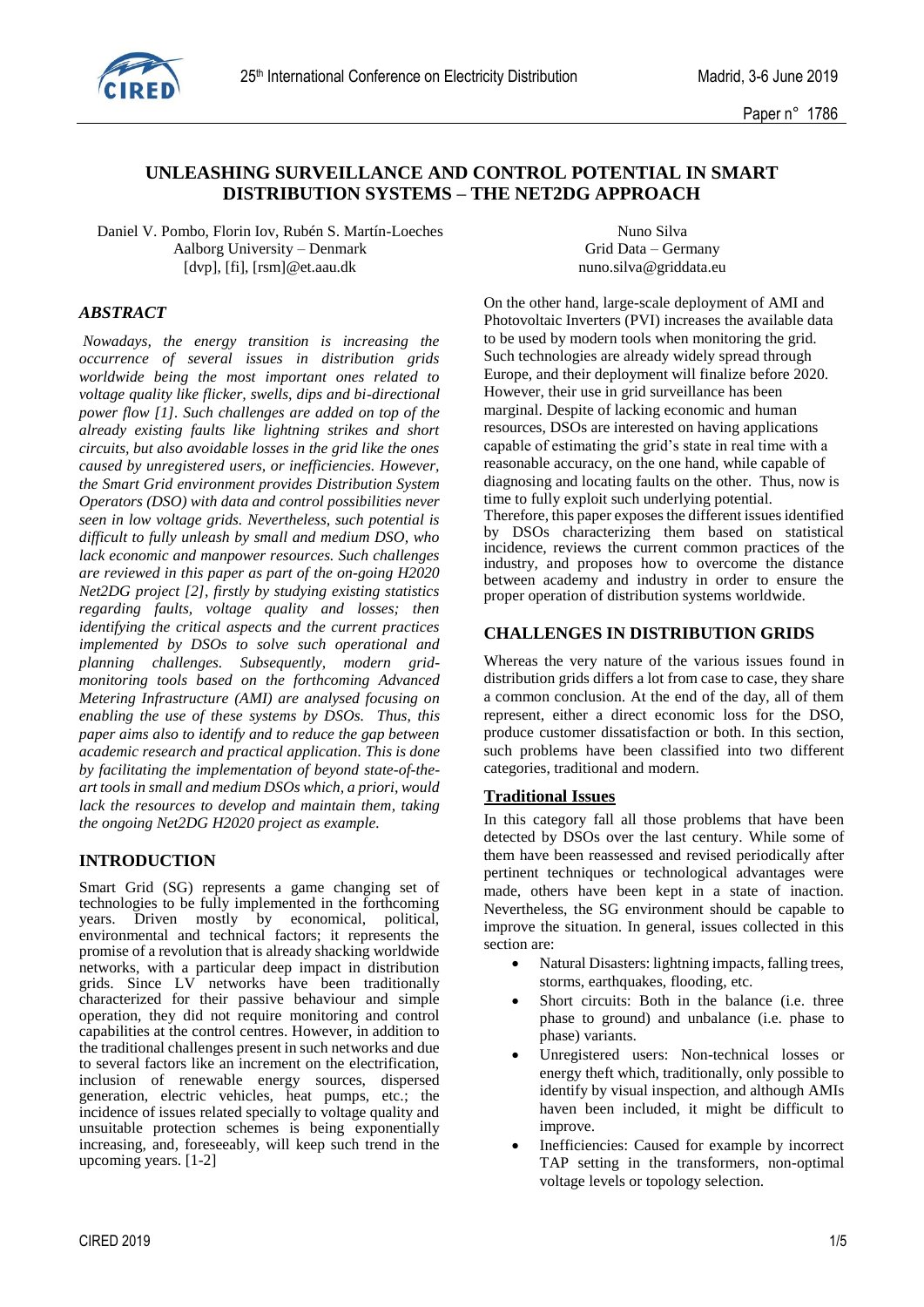

## **Modern Issues**

In this category fall, all those problems that have been detected recently and that will, foreseeably, become worse in the future unless some actions are taken. Most of these challenges are caused by distributed energy resources, but also the penetration increase in power electronic interfaces and new loads like Heat Pumps (HP) and Electric Vehicles (EV). In general, issues collected in this section are related to voltage quality, such as:

- Flicker: visual fluctuation of a lamp's brightness due to rapid voltage variations. [3]
- Dips & swells: They are respectively a temporary reduction or increase of the RMS voltage respect to a specified value. [3]
- Bidirectional Power flow: Traditionally, current flows from upper to lower levels of the Transmission and Distribution systems, after the inclusion of distributed generation, this is not always true. [3]
- Harmonics: Sinusoidal voltage with a frequency equal to an integer multiple of the fundamental frequency of the reference voltage. [3]

## **STATISTICS**

In this section, the occurrence incidence of the aforementioned issues and faults is covered. The focus is on the Nordel system (Scandinavia and Baltic areas) due to the available data, however, this conclusions can be extrapolated to any other country.

In [4] is stated that around 80 % of the outages occur at distribution level (< 25 kV) while the rest are registered at higher voltages. It also points out the reduction in the number of outages suffered after the conversion towards underground cables. Additionally, from [5] some general rules can be stated: Most of the events occur in Over-Head-Lines (OHL), most of the faults occur at 132 kV, the most common short-circuit is phase to ground, and voltage drops down of 75 % last several cycles, while those down around 25 % last up to minutes.

Figure 1 presents the fault trends from 1996 to 2015 in the Scandinavian countries. Such graph presents a clear increasing tendency regarding number of faults, especially in the last years, when the penetration levels of distributed generation has drastically increased.

Figure 2 presents the average outage minutes per consumer per year in Nordel, while Figure 3 classifies each individual fault according to the cause for the years 2015 and 2016. Special attention should be given to the fact that the cause of most outage are not identified; due to its relevance regarding minimizing their occurrence.

## **CURRENT PRACTISES USED BY DSO**

Existing practices are defined as the problem solving approach used, in general, by DSOs in their daily activities. Such endeavours can essentially be divided into two different problematics, voltage events and grid losses.

## **Voltage Events**

In general, DSOs rely on consumers' phone calls to identify voltage issues. Most of the time, complaints are related to alarms from equipment, apparel not working of blinking lights, which is caused normally by incorrect TAP settings or low substation capacity. If the issue does not fall under such categories, an analyser is installed in order to monitor certain parameters as according to [6].



Outage minutes per consumer per year (consumption weighted)



Figure 2: Outage minutes per consumer per year. [7]



Figure 3: Outage causes during 2015 and 2016 [7]

On the other hand, when a customer requests permission to connect a generator, an evaluation is performed to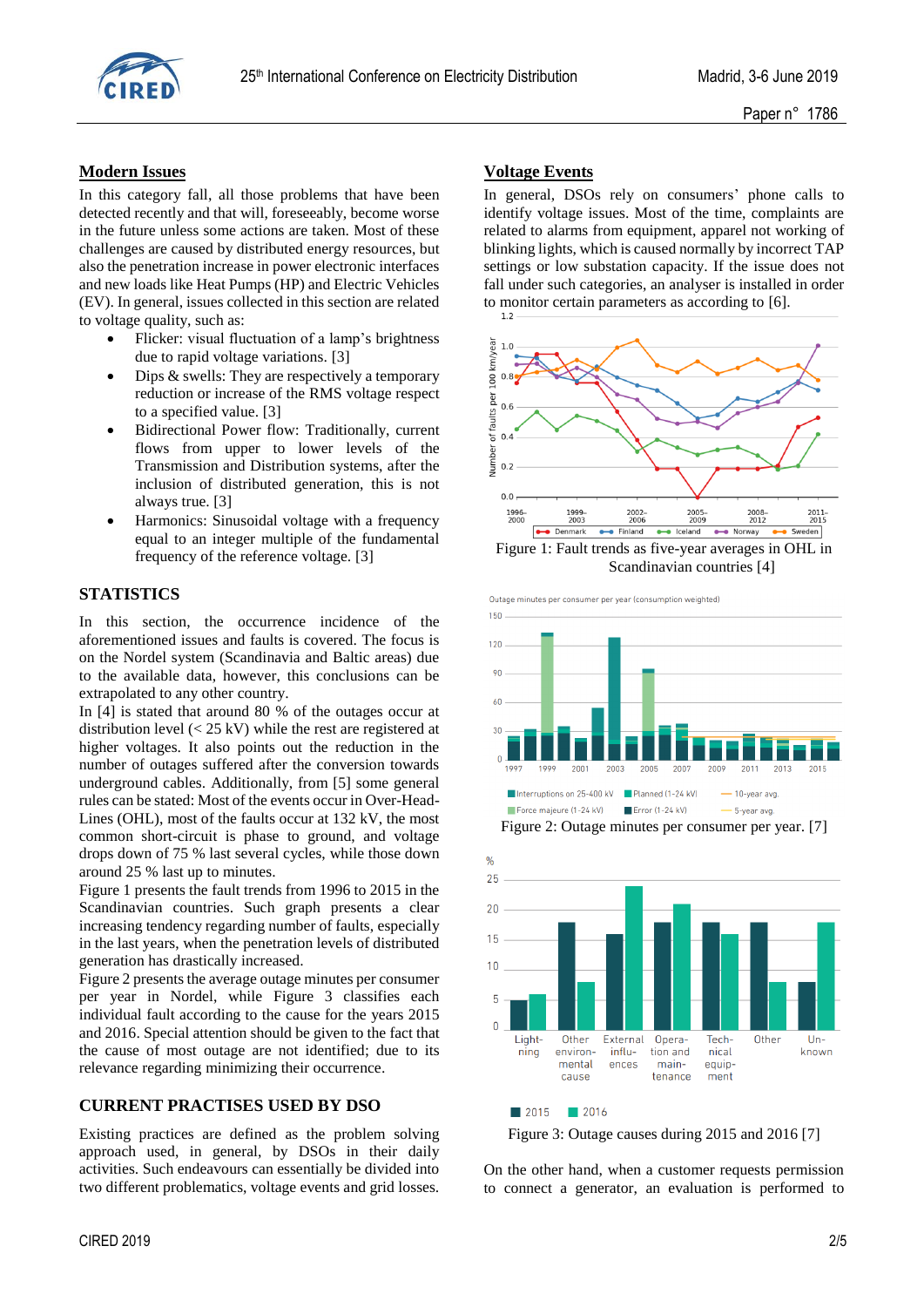

ensure the adequate operation of the system. Firstly, active and reactive power are monitored for two weeks. Then the necessity for grid reinforcements is assessed with a simple grid model. However, measurement campaigns longer than 2 weeks at customer level are not used in such evaluation

## **Grid Losses**

The losses estimation is based on the direct measurement of power flow at substation level and manual reading of electricity meters at consumers level and small generation units. If there were any missing readings, such values are extrapolated from the recorded ones. Finally, such value is multiplied by the annual average energy price in order to estimate the economic losses as presented in Figure 4.



Figure 4: Losses estimation concept [8].

## **Discussion**

Such approaches are over simplistic and completely outdated, since none of them make use of modern measuring and communications platforms. In the first case, DSOs are driven by customer dissatisfaction in order to even be aware of the existence of a problem. Then, the actual identification and solving process is time consuming due to the lack of available data. Then, the connection process of a generation unit takes an unacceptable amount of time due, again, to the lack of recorded data. Not to mention that the study covers basically voltage levels and currents, but doesn't asses flicker, harmonics or any other parameter. Finally, the losses assessment is performed based on manual readings from meters, which implies a large economic and human resources impact while also being inaccurate since the readings are not time synchronized. Due to the way the data is recorded, DSO can not use the actual price of the electricity which adds more error to the economic estimation.

In conclusion, current practices are outdated since:

- Event identification relies on complaints
- The event's cause is not identified in a high percentage of the cases.
- Unacceptable amount of time and personnel efforts used in the process.
- Unacceptable level of error.

## **ROLE OF AMI AND PVI**

Especially AMI, but also PVI are already widely spread through Europe. In general, both system can provide high quality measurements of a different number of grid's variables and parameters. Subsequently, they are also able to process such data in a simplistic way (i.e. obtaining averages). Finally, they send the information upstream into the central systems; such communication can be performed with different technologies, like radio, internet, fibre, etc. However, despite the numerous features of these devices, the available data is, currently, not being retrieved as often and as well as it could, thus missing a great opportunity of increasing the visibility of distribution grids. It is worth mentioning how the measurement error for both technologies ranges between 1 to 4 % depending on the monitored parameter [8].

# **Advanced Metering Systems (AMI)**

Motivated by EU legislation, smart meters are being installed at household and commercial level, but also in substations. Their mean penetration in Europe is over 80 % with some countries like Spain with 100 % deployment already [9]. These meters provide measurements of voltage, current, power and energy with 1 to 15 minutes intervals on 3 phases. In fact, these devices are able to monitor parameters related to power quality like flicker, harmonic distortion, etc.

### **Photovoltaic Inverters (PVI)**

The PVI is a key element coupling PVs to the grid. Depending on each country's regulations and the kind of installation they can be three or single phase. Oppositely to AMI, PVI are not officially calibrated to conform to a measurement class, however, their typical accuracy should be enough to improve the grid's monitoring.

#### **TARGETED IMPROVEMENTS**

The targeted improvements after the proper utilization of AMI and PVI as part of the SG in distribution grids are related to the increased monitoring of the network. The most important points are:

- Investment reduction: Since grid reinforcement will be calculated based on proper measurements.
- Increased renewable hosting capacity.
- Reduction of accidental damage caused to customer's equipment.
- Voltage variations decline and power quality improvement.
- Avoid customer's complaints dependency, increase customer satisfaction.
- Reduction of time and manpower invested in assessment and reparations.
- Increased efficiency.
- Increased accuracy of studies (i.e. state estimation, loses estimation, etc.).

However, all this advantages will only become real if adequate technologies and software applications are developed to be used by DSOs. Due to the general small size of these companies and their limited resources, it is highly unlikely that the required investment will be assumed by a single company to develop advanced tools and applications to increase grid observability. Therefore,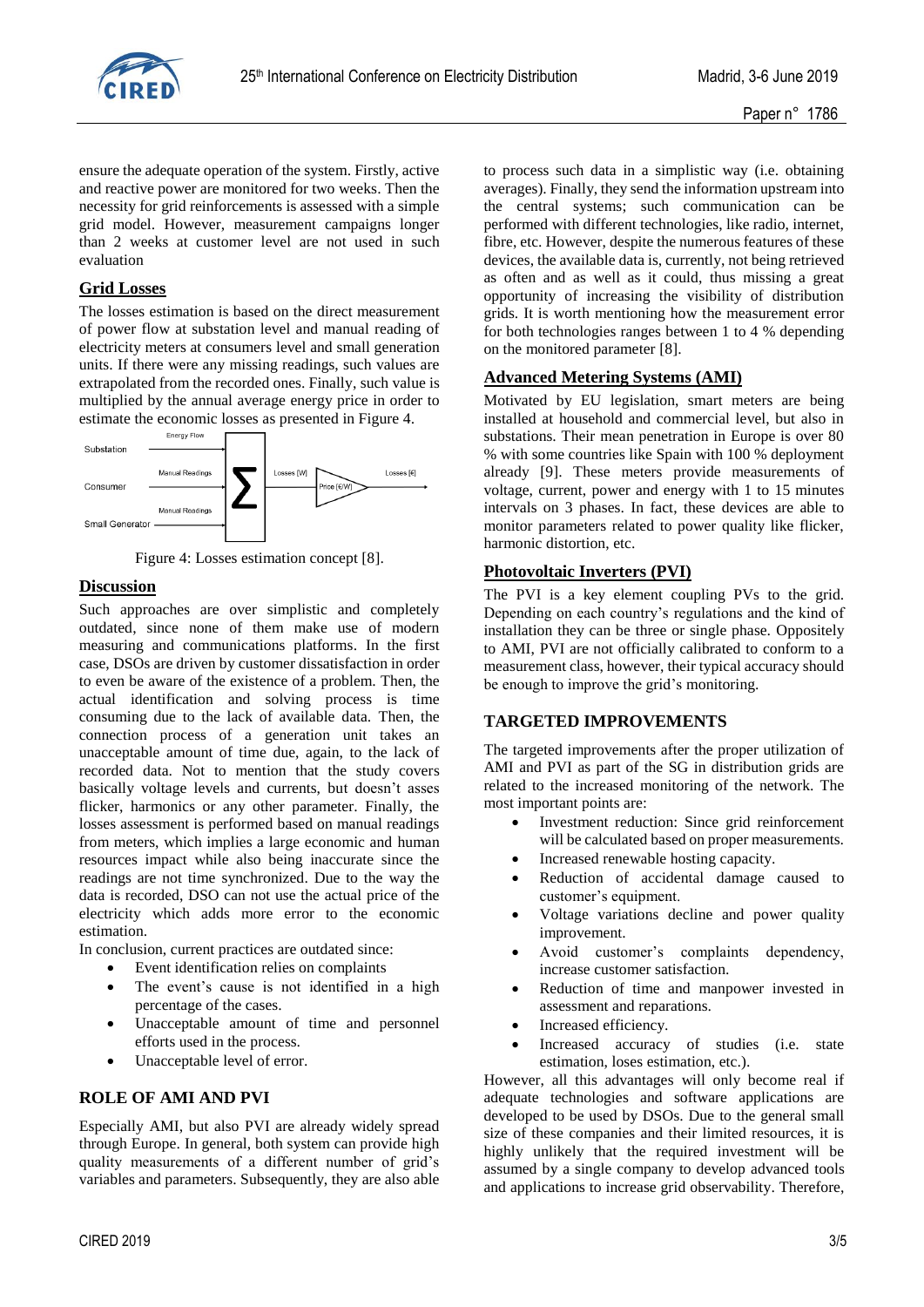

the Net2DG project (under the H2020 EU fund) tries to partner several DSO and expert private companies with appropriate universities and research centres in order to develop such a tool as a joined effort between academy and industry. In order to meet the aforementioned objectives, 5 applications are envisaged: Outage Detection, Outage Diagnosis, Losses Estimation, Preventive Maintenance and Voltage Quality Monitoring [8].

## **CONSIDERATIONS TO BUILD A MODEL**

A verification model ought to be used as validation for any developed application; in Net2DG noted as *Reference Grid Model (RGM)*. It must capture relevant scenarios, returning acceptable results from the applications prior to grid studies. However, different perspectives and points of view that can be used when developing such a model; in the following paragraphs is presented the scope agreed upon all the involved partners in Net2DG.

# **Type of Simulation (RMS vs EMT)**

The fundamental difference in types of studies is the type of simulation; either RMS (phasor) or EMT. Briefly, disturbances affecting power systems are classified as: electromagnetic and electromechanical transients. Figure 5 compares both transients; the main difference from the point of view of the simulation approach is the necessary sampling time, which for EMT is about 10-100 µsec while 10-20 msec for RMS. Thus, despite of the fact that EMT is more accurate, the hardware requirements to run large distribution grids are more demanding or even impossible than the RMS equivalent model. Moreover, these requirements cannot be met; if real-time co-simulation is targeted as there is no available RT system that can handle hundreds or thousands of electrical nodes in EMT. Thus, the RMS approach may be the only feasible solutions. Also, RMS' time step allows to simulate large power grids with thousands of busses and generators including Real-Time co-simulation for reaching high TRLs. In addition, measurement devices are currently only able to record RMS values, leaving EMT as only suitable for small laboratory systems, but not for field implementation. Subsequently, the grid model should provide RMS values of voltages, currents, active and reactive power, phase angles per phase for a 3-phase low voltage grid at time resolution of maximum 1 second. Also, it should consider the particularities of transformers, OHL, cables and substations.

# **Targeted Types of Studies**

The complexity of the problems found in distribution grids demands a broad analysis. Usual assumptions like balance state or pre-set voltage values are not acceptable. Therefore, the developed model should be able to analyse unbalanced 4-wire systems in order to account for every possible scenario to be encountered by DSOs in their daily activities. Additionally, and as a post-event analysis, the model should be able to asses all kinds of faults and shortcircuits.

# **Mathematical Tools**

The objective of the mathematical tool run on top of the grid model should obtain voltages and currents under defined load conditions, which can later be used to obtain also active and reactive losses. Such analysis is traditionally performed by means of a Load Flow or Power Flow; since it is the basic tool in planning and operation of any DSO. However, the main drawbacks of this tool are its unsuitability for real-time studies and that it uses assumed values in the system, not actual measurements. This was acceptable until the deployment of the AMI infrastructure, but not anymore.



Then, in recent literature, other computational methods applied to electric networks are presented, such as Kalman Filters [10], Weighted Least Square Method [11] and Bayesian Estimator [12].

The basic common idea is that these methods will use real values to compute (estimate) the grid's state. The computational time of such estimators is fast enough to allow real-time applications provided a reasonable amount of error. Briefly, load flow and estimation will be used for different kinds of studies. In Net2DG the Weighted Least Square Method has been selected in the first run due to the fact that the critical drawback of this system is to have an error that depends of the initial state, which can be set to the voltage level of the substation; error that in practice is usually less than 1 %. Nevertheless, the selected method might be reviewed in the future.

## **Simulation Tool**

In [8], 66 different power system analysis software tool were reviewed in order to choose the most suitable one attending to the aforementioned criteria. Resulting in only four suitable; in alphabetic order: BCP Switzerland, DigSILENT PowerFactory, MathWorks SimPowerSystems, and OpenDSS. The evaluated characteristics that led to this selection was: Maintenance, Support, Per-Phase analysis, Unbalance analysis, Fault Level and possibility of Control integration. Although, it is always possible to simply code from scratch a tool in C, Python or similar just to avoid paying licenses and the black box approach.

## **ACADEMY AND INDUSTRY BARRIERS**

The main deterrents of the barrier between academia and